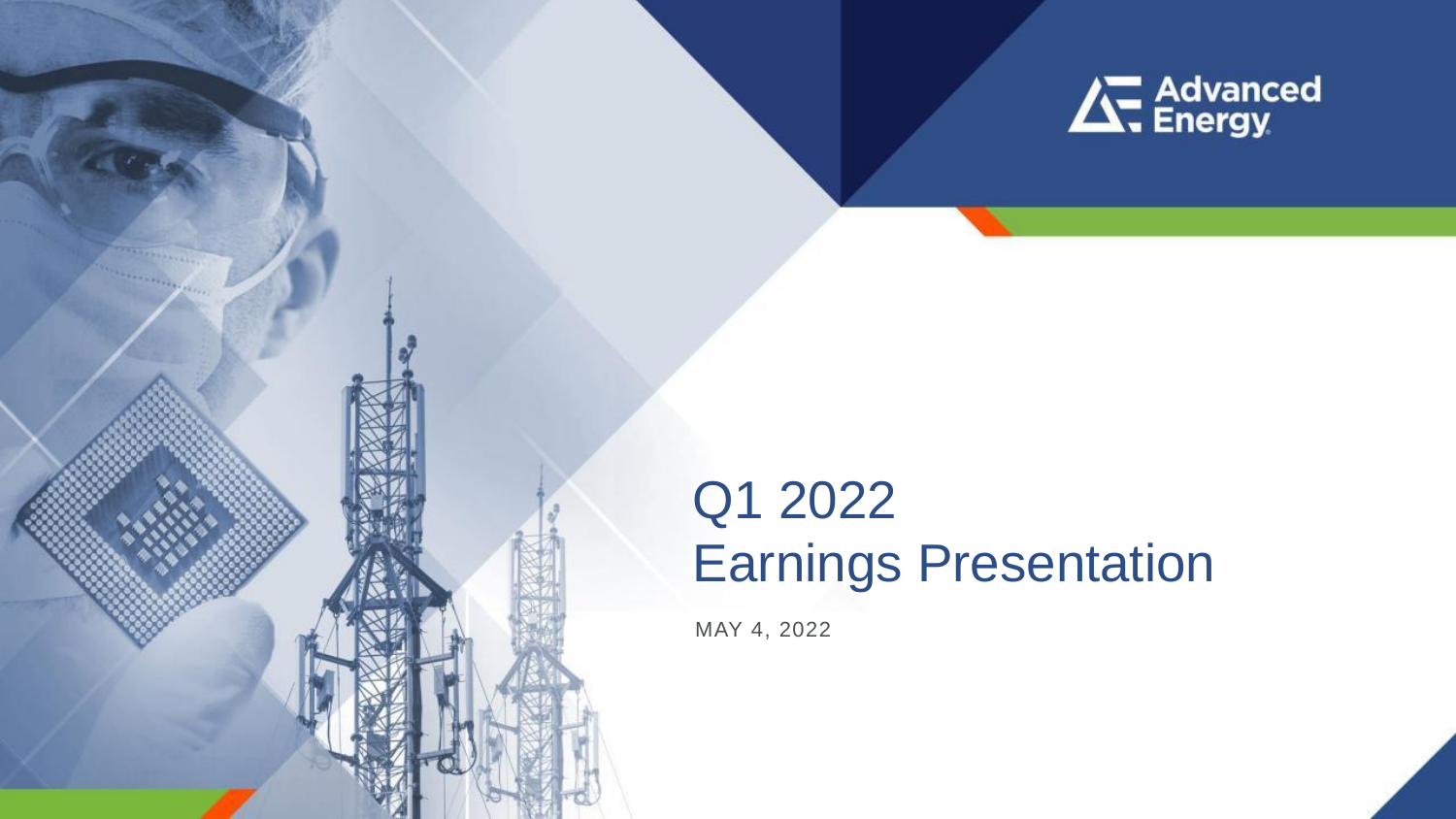### SAFE HARBOR

The company's guidance with respect to anticipated financial results, potential future growth and profitability, guidance on possible future results, future business mix, expectations regarding future market trends, future performance within specific markets and other statements herein or made on the above-announced conference call that are not historical information are forward-looking statements within the meaning of Section 27A of the Securities Act of 1933 and Section 21E of the Securities Exchange Act of 1934. Forward-looking statements are subject to known and unknown risks and uncertainties that could cause actual results to differ materially from those expressed or implied by such statements. These risks are described in Advanced Energy's Form 10-K, Form 10-Q and other reports and statements filed with the Securities and Exchange Commission (SEC), which can be obtained from the SEC's website or from our Investors page at ir.advancedenergy.com. Forward-looking statements are made and based on information available to us as of May 4, 2022. Aspirational goals and targets should not be interpreted in any respect as guidance. We assume no obligation to update the information in this presentation.

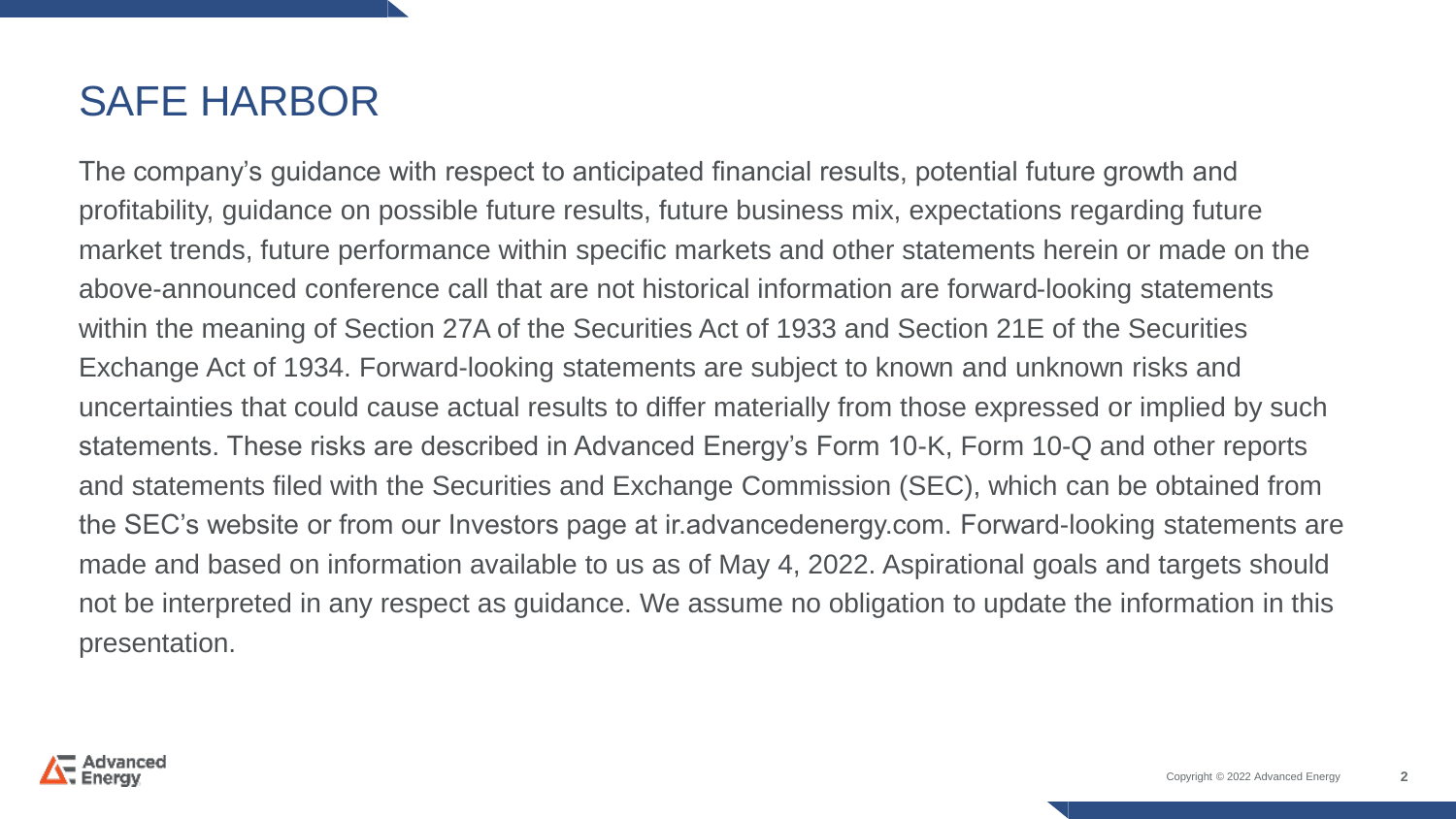## Q1 2022 SUMMARY



Combining 10 sets of 3X LCM4000HV 4 KW AC-DC modules in the LCM12K 1U shelf to deliver up to 120 KW DC power to an indoor farming or large-scale commercial LED application

### • **Q1 2022 results exceeded high end of guidance ranges**

- $-$  Revenue was \$397 million; non-GAAP $(1)$  earnings were \$1.24 per share
- Semiconductor revenue reached a quarterly record and grew 13% Q/Q
- ‒ Gaining momentum with good execution, new product traction and an energized team

### • **Good manufacturing execution in a dynamic supply chain environment**

- ‒ Maintain full staffing levels at our factories and continue to purchase parts at a high premium
- Partner with customers to qualify alternative ICs and redesign boards to mitigate supply impact
- ‒ Supply chain and material cost premiums continue to pace revenue and earnings in Q2 2022

#### • **Strong demand and improved margins should unlock pent up earnings potential**

- ‒ Demand remains strong with backlog reaching over \$1.0 billion, up 9% Q/Q and 150% Y/Y
- $-$  On track to deliver >\$6.00 per share annualized earnings<sup>(2)</sup> by Q4 2022 as supply chain improves

#### • **Remain focused on bringing new technologies and products to our customers**

- ‒ Launched differentiated products, grew opportunity funnel and won designs in proprietary applications
- Acquired SL power in April to expand portfolio and broaden customer base in medical and industrial



Detailed explanations of non-GAAP financials and reconciliations of GAAP to non-GAAP financials can be found at the end of this presentation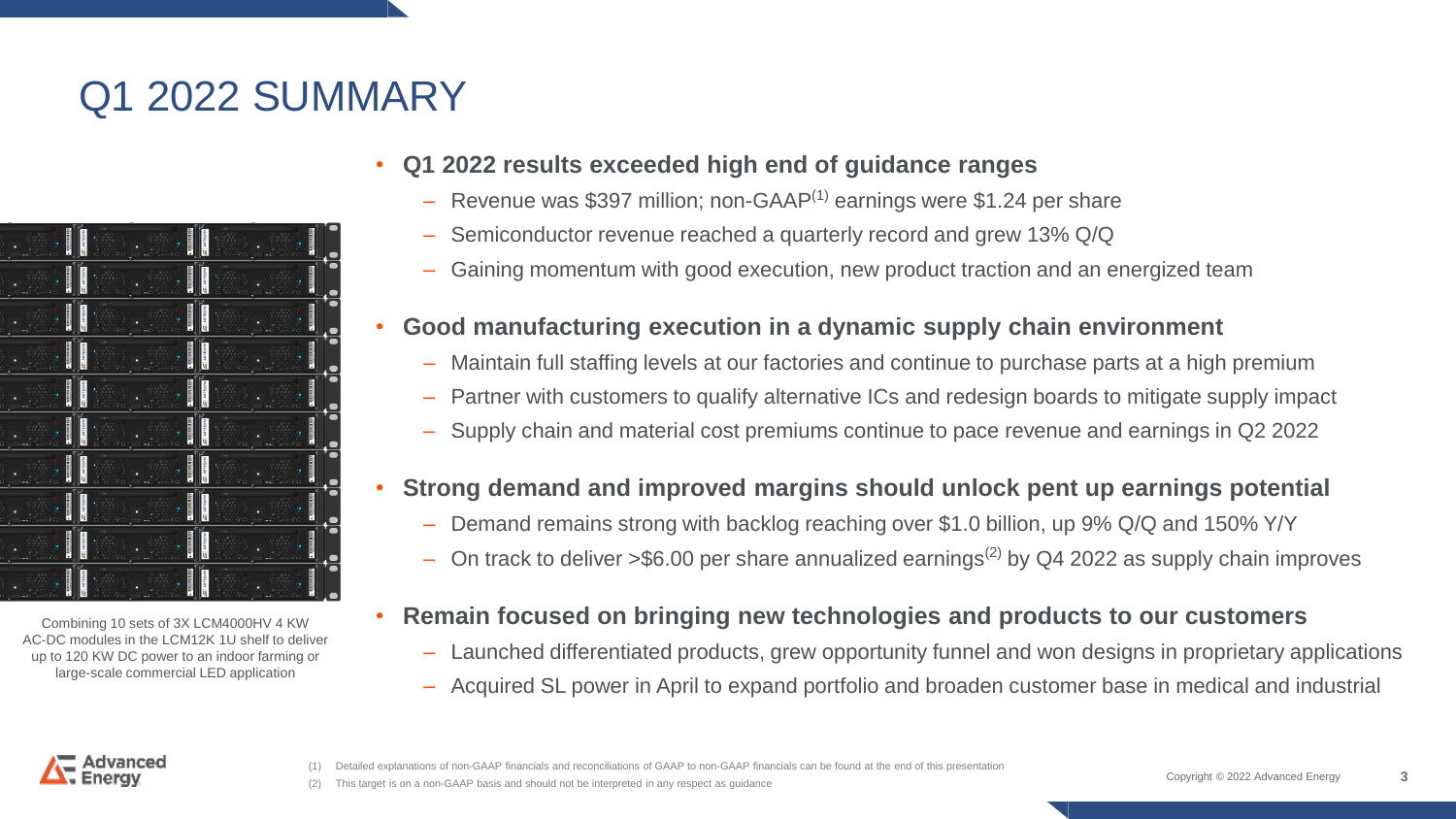### SOLID PERFORMANCE ACROSS OUR MARKETS



**\$203M, up 12% Y/Y**

- Exceeded \$200 million of semi revenue for the first time
- Overcame significant COVID headwinds late in Q1 to deliver upside to initial targets
- Made good progress in dielectric etch, RPS and panel-level packaging



### **\$83M, up 6% Y/Y**

- Strong demand and backlog
- Released new lighting power solution with high-efficiency, high-density technologies
- Acquired SL Power to accelerate growth in medical and industrial markets



#### **\$76M, up 29% Y/Y**

- Delivered revenue above expectation on better availability of scarce parts
- Continued supply constraints to pace sales in this market



### **\$35M, up 6% Y/Y**

- Accelerated 5G infrastructure investment driving strong demand
- Limited by supply of key components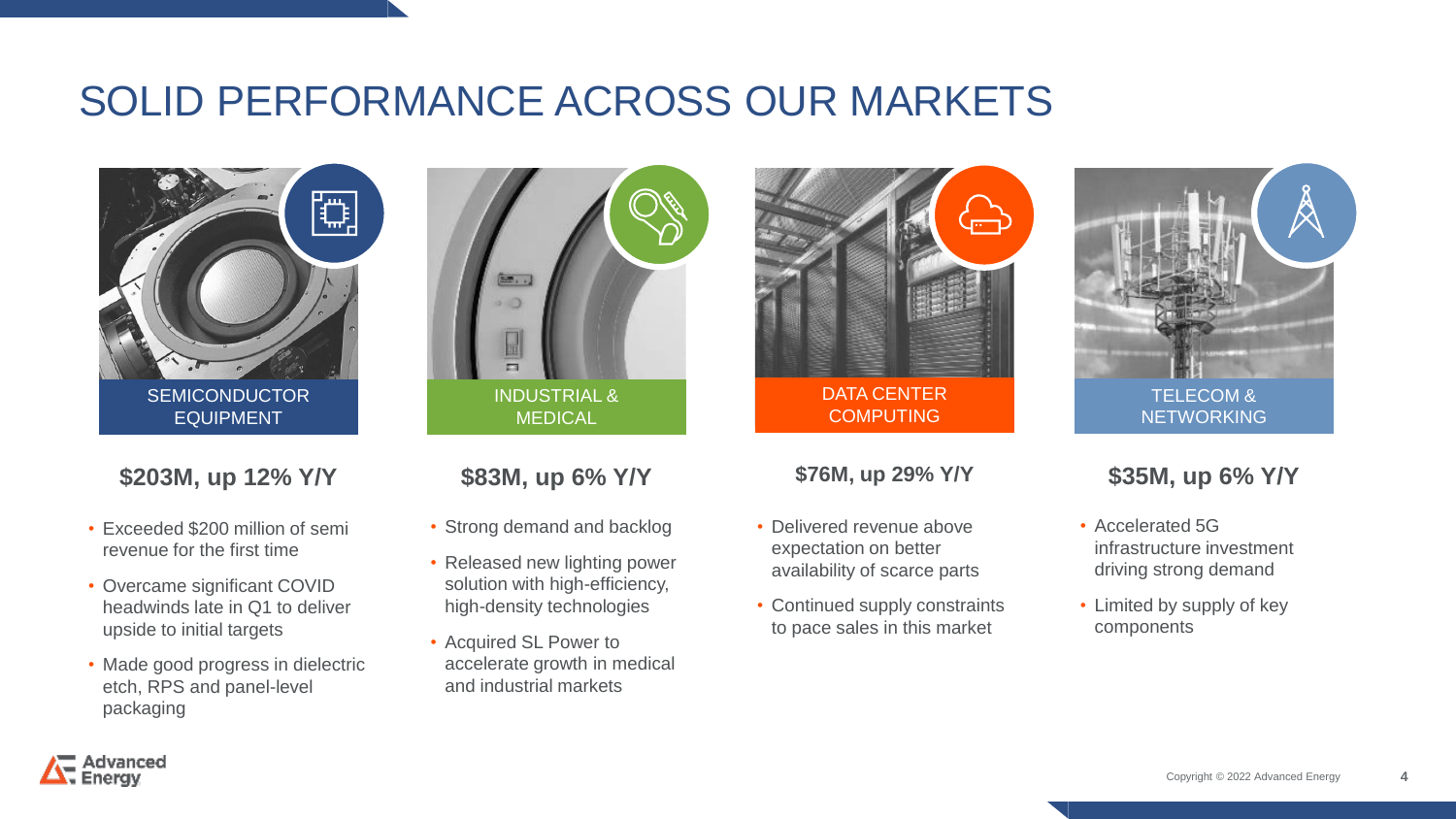## AT A GLANCE: SL POWER ELECTRONICS



- Leading supplier of power conversion products for medical and advanced industrial applications
- Trusted partner for providing customized solutions to leading medical equipment OEMs
- Years of experience in mission-critical applications



(2) Mix based on 3-year average from fiscal 2019 to 2021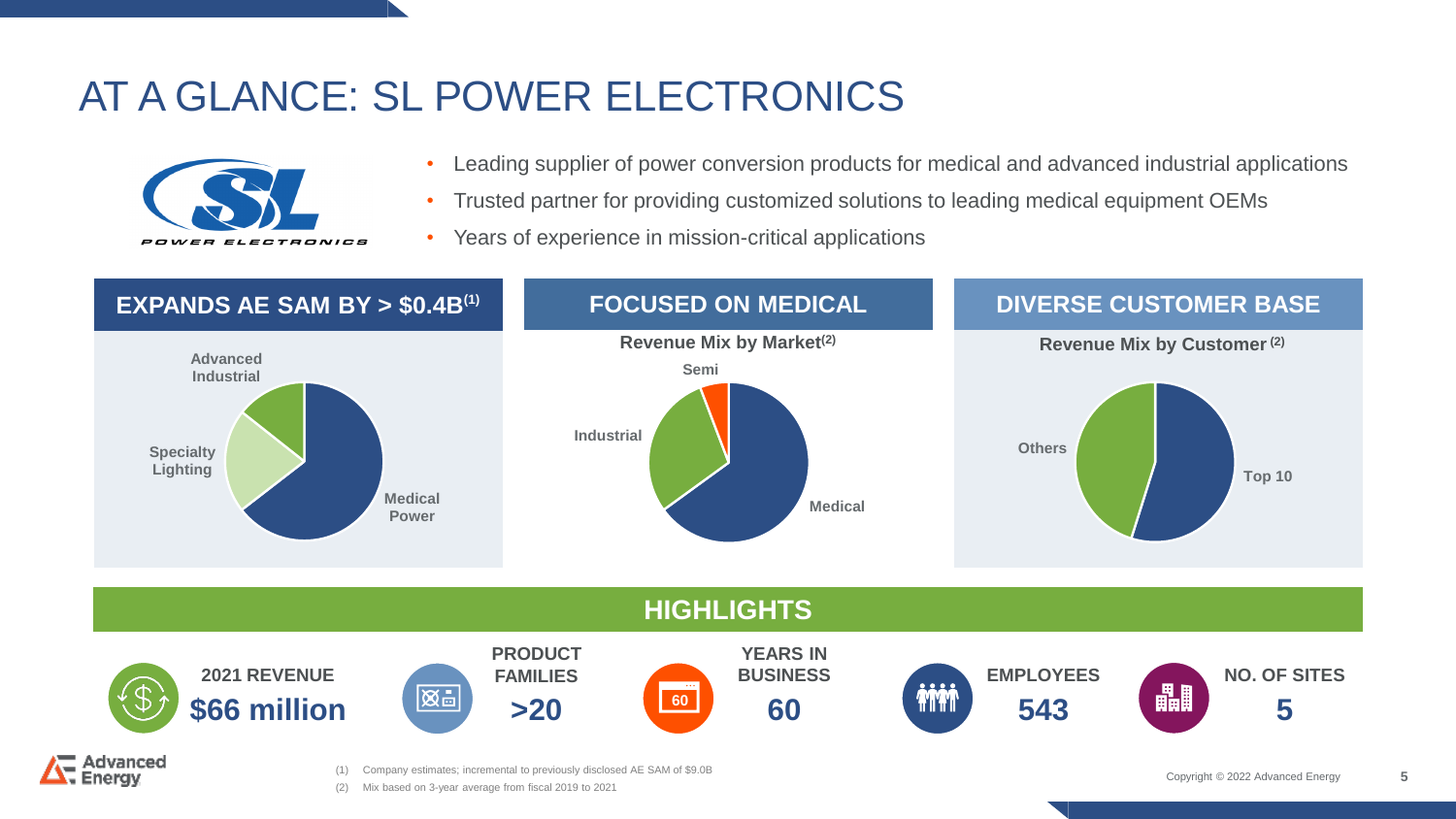## SL POWER ACQUISITION BENEFITS AND DETAILS

### **STRATEGIC BENEFITS**

- Expands AE's addressable market in industrial and medical power supplies by > \$400 million
- Complements AE's medical portfolio with low operating power, low emission (EMI/EMC), medical-grade power supplies
- Broadens AE's reach in advanced industrial applications, including specialty lighting and test and measurement
- Delivers significant potential revenue and cost synergies by cross selling and integration into AE's operations
- Enhances AE's core competency in power conversion technologies
- Expected to be Non-GAAP earnings<sup>(1)</sup> accretive in Year 1 and non-GAAP margin<sup>(1)</sup> accretive after full integration

| <b>TRANSACTION DETAILS</b>     |                                                                                                                               |  |  |  |  |
|--------------------------------|-------------------------------------------------------------------------------------------------------------------------------|--|--|--|--|
| <b>Total Consideration</b>     | Total purchase price of \$144.5 million, subject to customary adjustments<br>All cash transaction                             |  |  |  |  |
| <b>Profitability</b>           | 2021 non-GAAP operating margin structure similar to AE<br>Expect operating synergies $\sim $4M$ within 2 years <sup>(2)</sup> |  |  |  |  |
| <b>Meeting Return Criteria</b> | Non-GAAP EPS <sup>(1)</sup> accretive in Year 1<br>Post synergy ROIC at > 10%                                                 |  |  |  |  |



Detailed explanations of non-GAAP financials and reconciliations of GAAP to non-GAAP financials can be found at the end of this presentation

**6**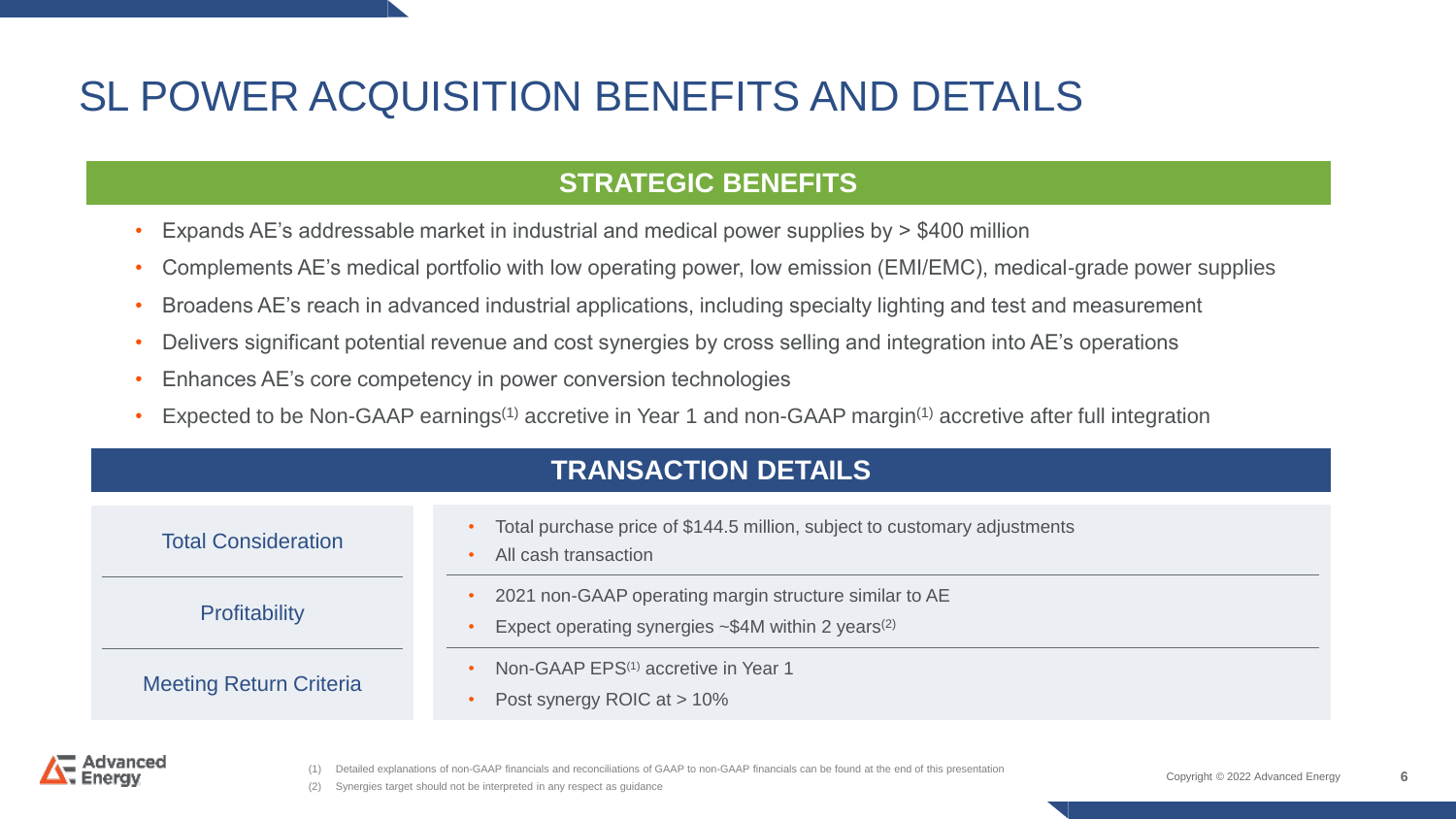### Q1 2022 FINANCIAL HIGHLIGHTS



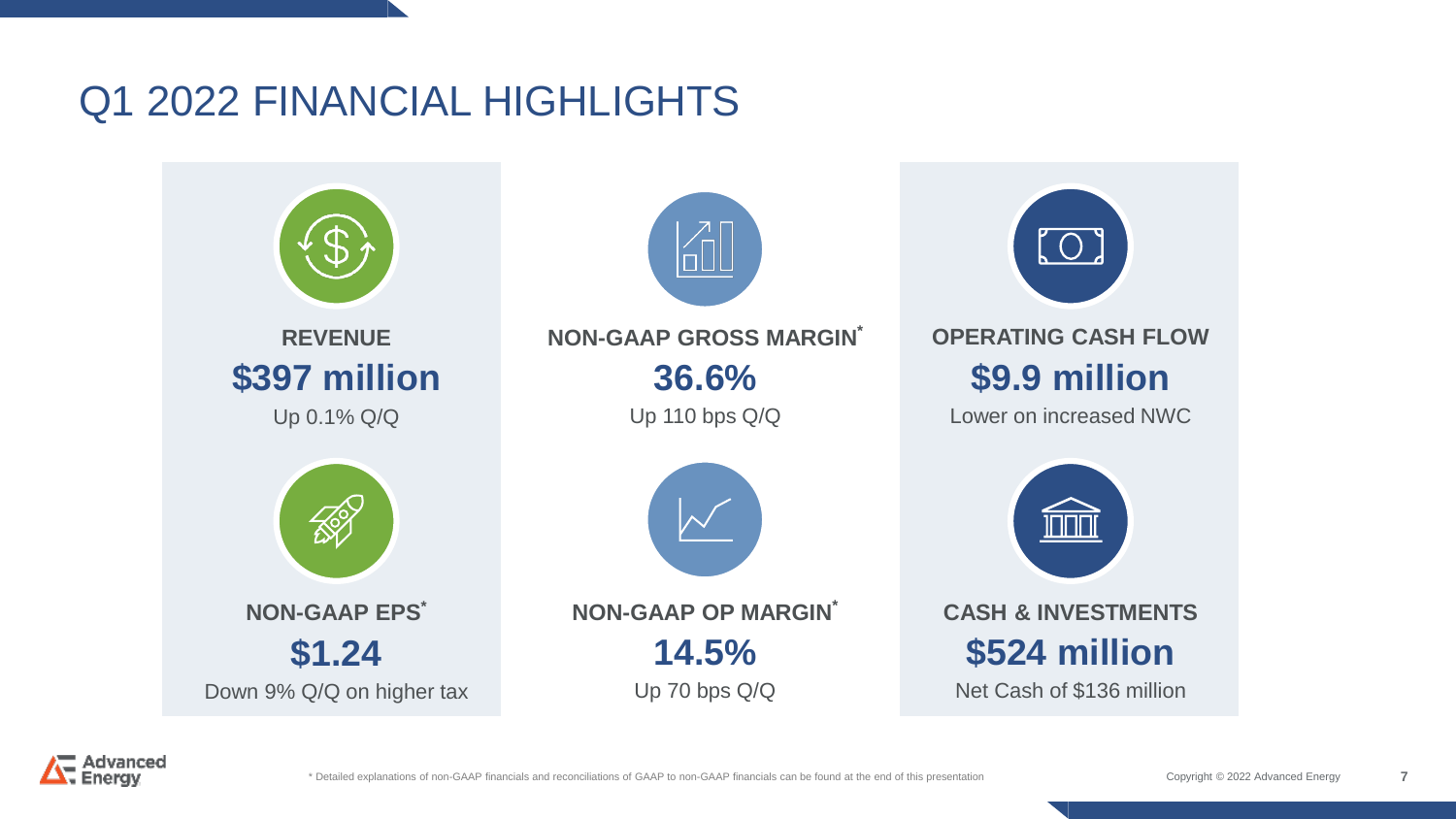## Q1 2022 REVENUE BY MARKET

| (figures in \$ millions)        | Q1 2022 | Q4 2021 | Q1 2021 | Q/Q      | <b>Y/Y</b> |
|---------------------------------|---------|---------|---------|----------|------------|
| <b>Semiconductor Equipment</b>  | \$203.0 | \$179.3 | \$180.7 | 13.2%    | 12.3%      |
| <b>Industrial &amp; Medical</b> | \$82.9  | \$98.8  | \$78.4  | $-16.1%$ | 5.7%       |
| <b>Data Center Computing</b>    | \$76.2  | \$80.1  | \$59.2  | $-4.8%$  | 28.9%      |
| <b>Telecom &amp; Networking</b> | \$35.4  | \$38.7  | \$33.3  | $-8.7\%$ | 6.1%       |
| <b>Total Revenue</b>            | \$397.5 | \$396.9 | \$351.6 | 0.1%     | 13.0%      |

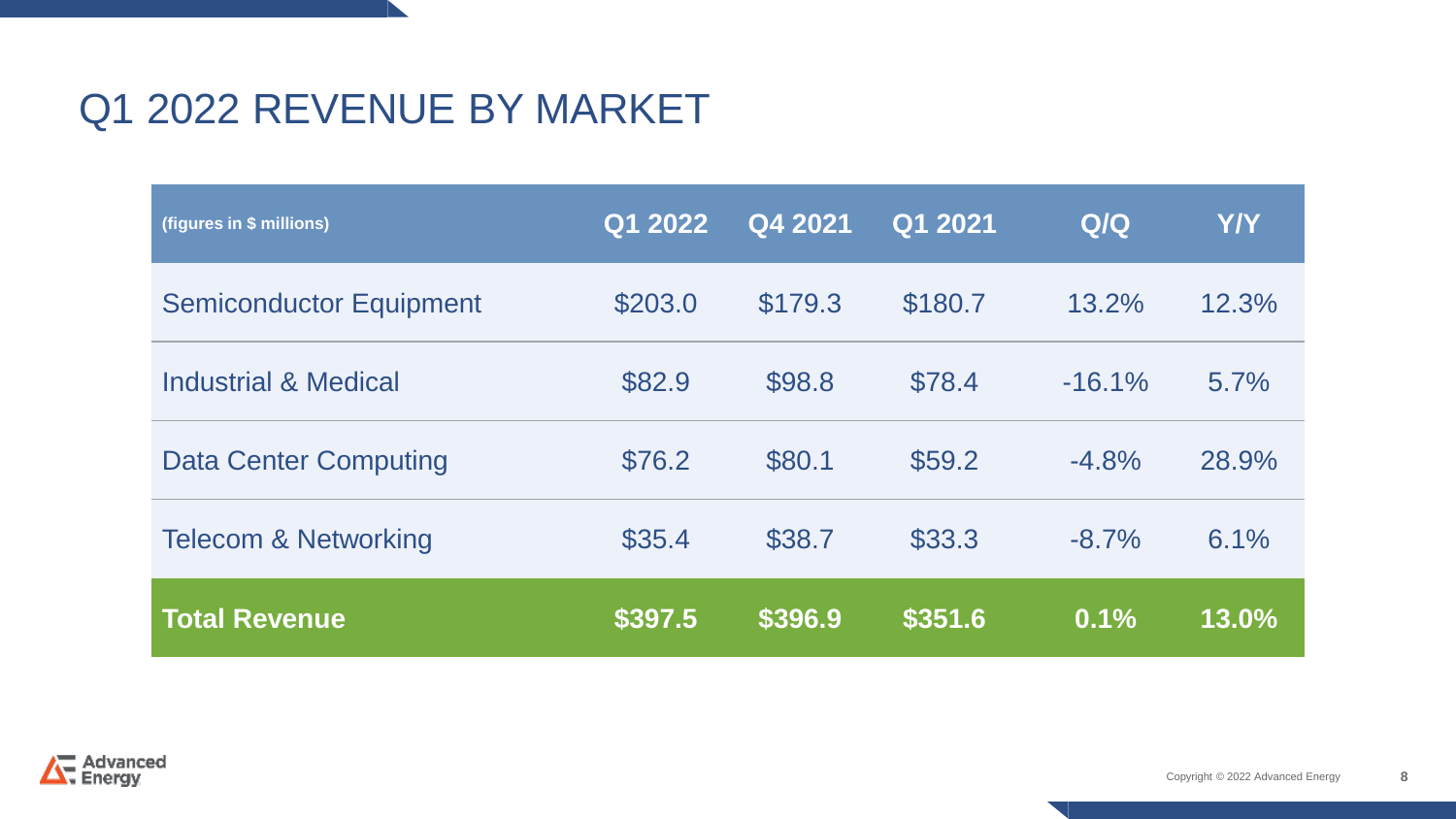## INCOME STATEMENTS

| (figures in \$ millions, except percentage and EPS) | Q1 2022 | Q4 2021 | Q1 2021 | Q/Q      | <b>Y/Y</b> |
|-----------------------------------------------------|---------|---------|---------|----------|------------|
| Revenue                                             | \$397.5 | \$396.9 | \$351.6 | $0.1\%$  | 13.0%      |
| <b>GAAP</b> gross margin                            | 36.3%   | 35.2%   | 39.1%   |          |            |
| <b>GAAP</b> operating expenses                      | \$99.7  | \$97.5  | \$93.3  | $2.2\%$  | 6.8%       |
| GAAP operating margins from continuing ops          | 11.2%   | 10.6%   | 12.6%   |          |            |
| <b>GAAP EPS from continuing ops</b>                 | \$0.98  | \$1.05  | \$0.99  | $-6.7\%$ | $-1.0\%$   |
| Non-GAAP gross margin*                              | 36.6%   | 35.5%   | 39.7%   |          |            |
| Non-GAAP operating expenses*                        | \$87.6  | \$86.1  | \$79.5  | 1.7%     | 10.2%      |
| Non-GAAP operating margins*                         | 14.5%   | 13.8%   | 17.1%   |          |            |
| Non-GAAP EPS*                                       | \$1.24  | \$1.36  | \$1.29  | $-8.8%$  | $-3.9%$    |



**9**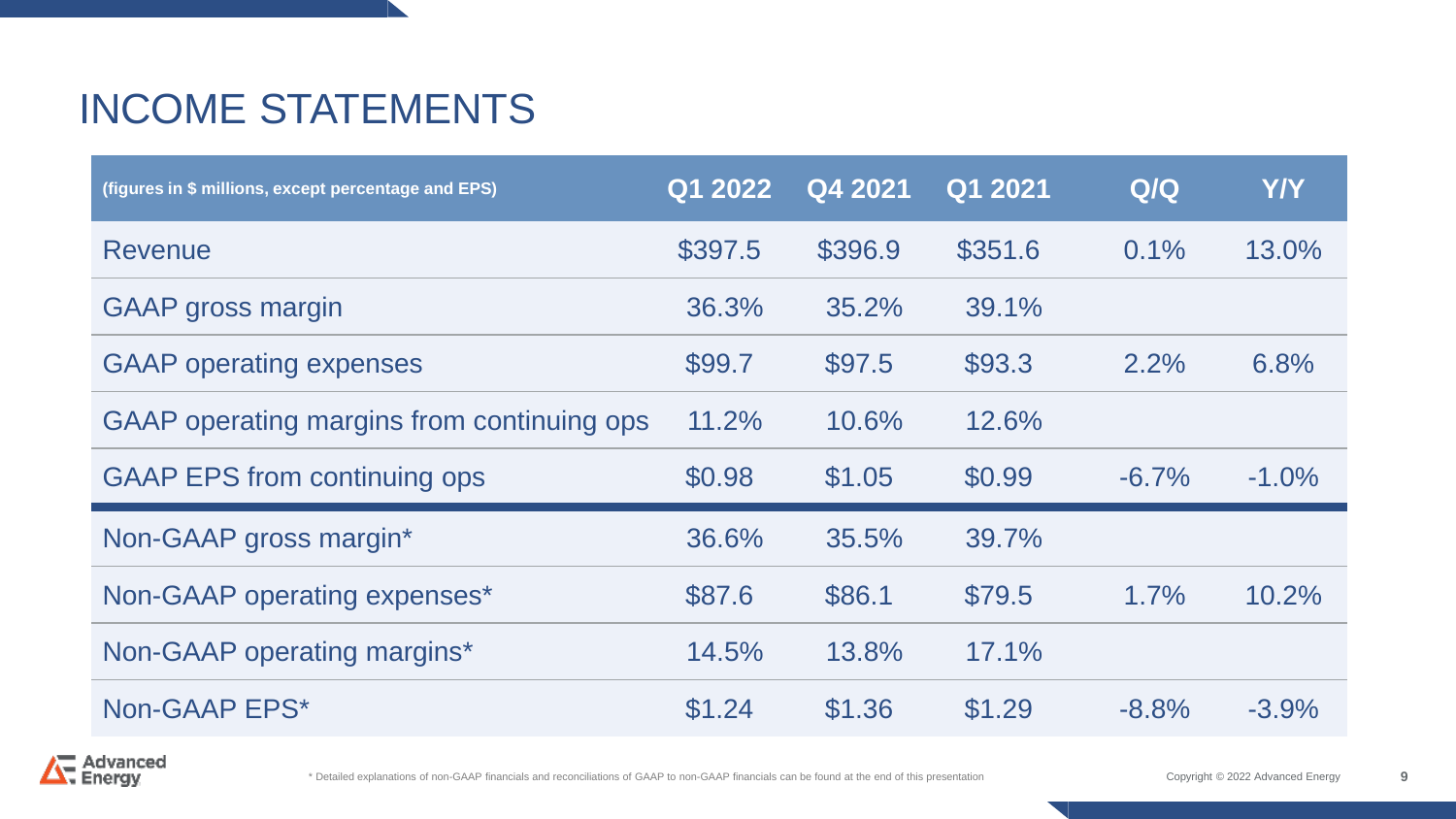## BALANCE SHEET & CASH FLOW

- Cash and investments of \$524 million
	- Net cash of \$136 million
- Receivables increased to \$249 million
	- DSO of 56 days on timing of revenue
- Inventory increased to \$361 million
	- ‒ Turns of 2.8 times on increased material buys
- Payables decreased to \$183 million
	- DPO of 65 days on timing of materials buys
- Operating cash flow from continuing ops of \$9.9 million
- CAPEX of \$13.1 million
- Repurchased \$6.6 million of stock
	- Average price of \$80 per share

| (figures in \$ millions)  |         | Q1 2022 Q4 2021 Q1 2021       |         |
|---------------------------|---------|-------------------------------|---------|
| Cash & Investments        | \$523.5 | \$546.7                       | \$512.8 |
| <b>Account Receivable</b> | \$248.7 | \$237.2                       | \$236.9 |
| Inventory                 | \$360.8 | \$338.4                       | \$247.6 |
| <b>Total Assets</b>       |         | \$1,832.4 \$1,817.3 \$1,699.3 |         |
| <b>Accounts Payables</b>  | \$183.1 | \$193.7                       | \$162.6 |
| <b>Total Debt</b>         | \$387.9 | \$392.7                       | \$317.8 |
|                           |         |                               |         |
| <b>Total Liabilities</b>  | \$931.0 | \$945.8                       | \$853.0 |

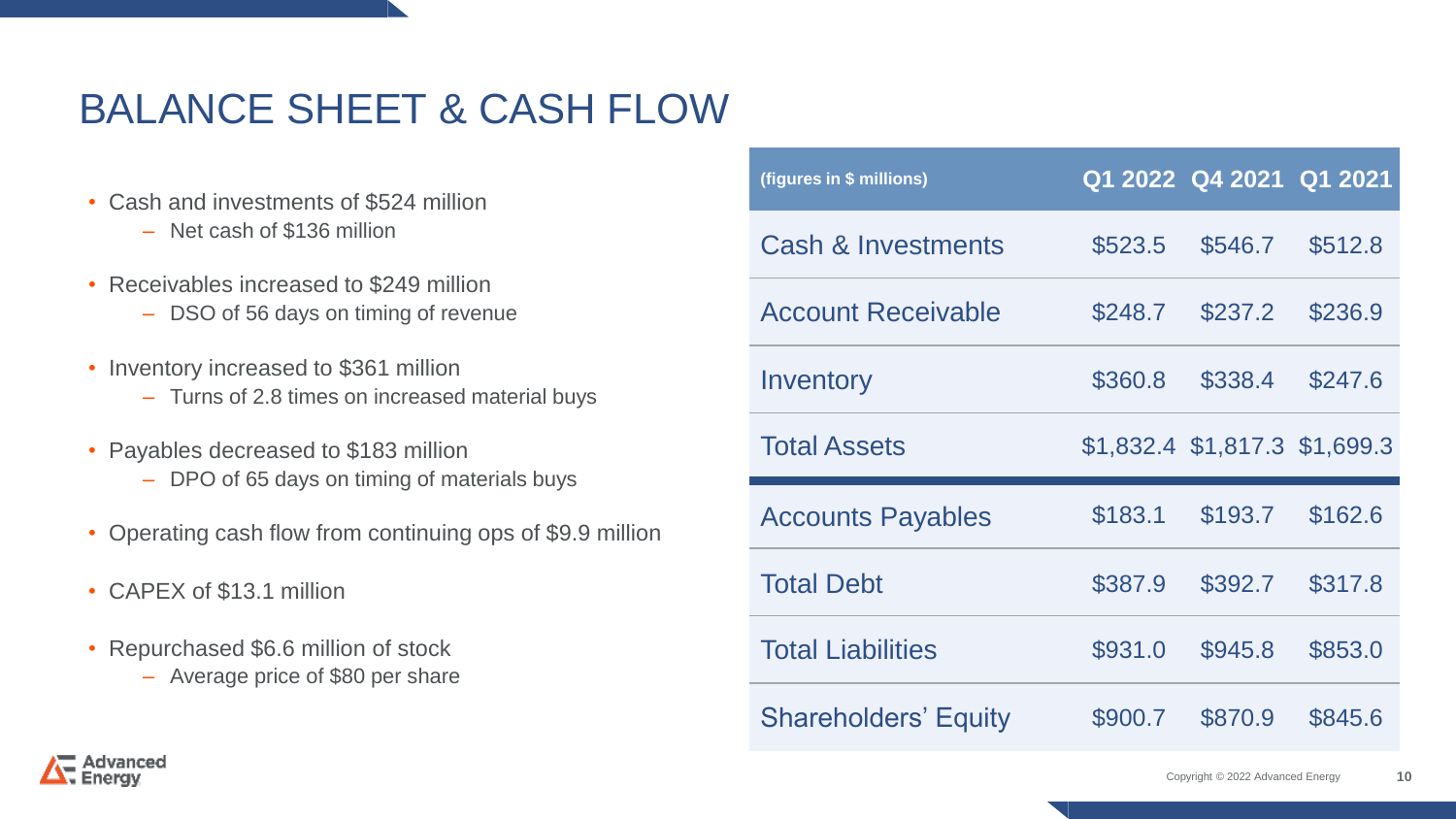### GUIDANCE

|                                            | Q2 2022 Guidance  |
|--------------------------------------------|-------------------|
| Revenue                                    | $$395M +/- $25M$  |
| <b>GAAP EPS from continuing operations</b> | $$0.65 +/- $0.30$ |
| Non-GAAP EPS*                              | $$1.05 +/- $0.30$ |

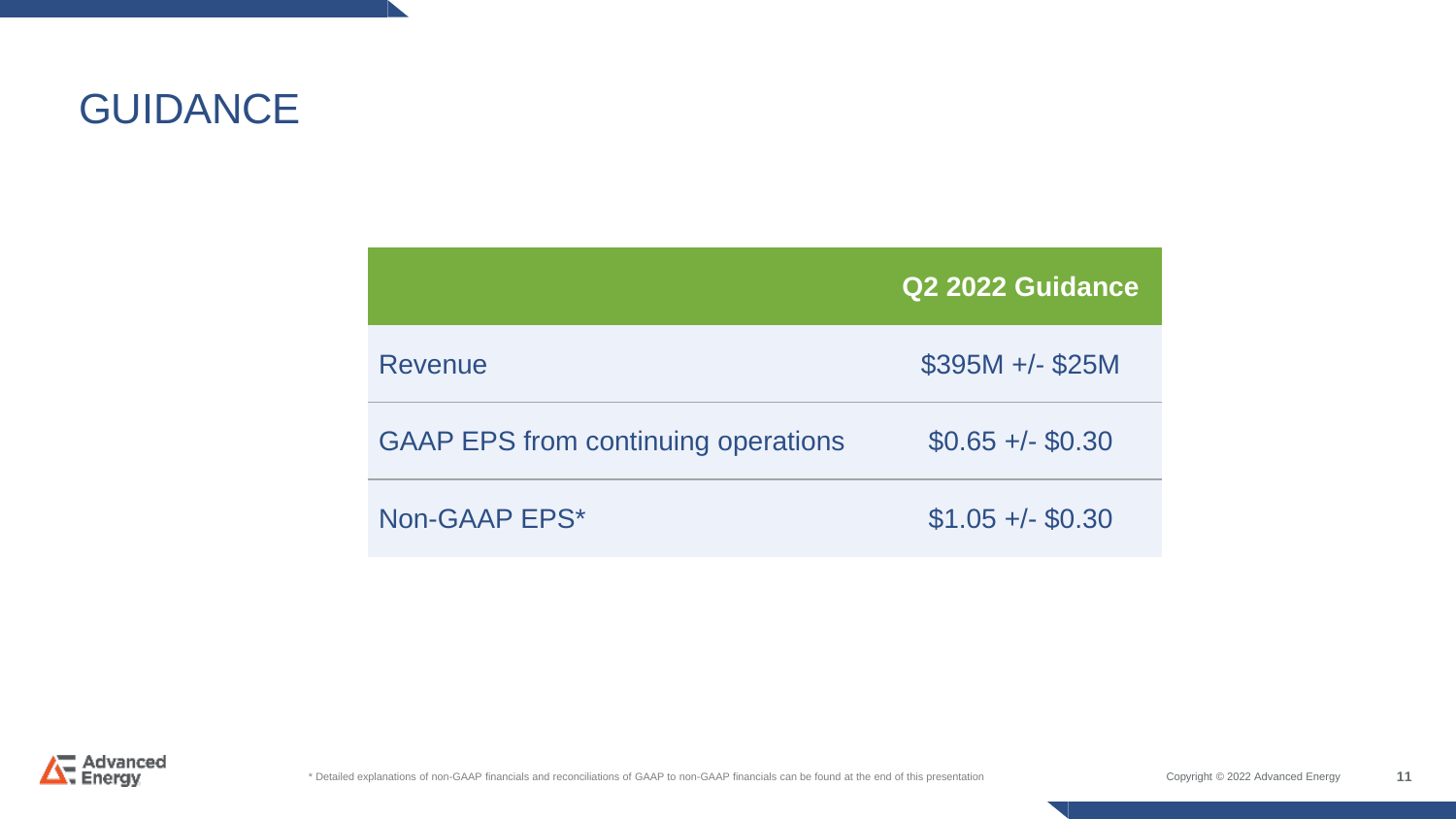### QUARTERLY NON-GAAP FINANCIALS\*

| <b>Quarterly Trend</b>                              |                        |            |                        |                        |                        |            |                        | All figures from Continuing Operations |                        |
|-----------------------------------------------------|------------------------|------------|------------------------|------------------------|------------------------|------------|------------------------|----------------------------------------|------------------------|
| (figures in \$ millions, except percentage and EPS) | 2020<br>Q <sub>1</sub> | 2020<br>Q2 | 2020<br>Q <sub>3</sub> | 2020<br>Q <sub>4</sub> | 2021<br>Q <sub>1</sub> | 2021<br>Q2 | 2021<br>Q <sub>3</sub> | 2021<br>Q <sub>4</sub>                 | 2022<br>Q <sub>1</sub> |
| Backlog                                             | 300.1                  | 280.1      | 281.5                  | 290.7                  | 405.7                  | 534.7      | 771.4                  | 927.8                                  | 1,012.4                |
| <b>Revenue</b>                                      | 315.5                  | 339.9      | 389.5                  | 371.0                  | 351.6                  | 361.3      | 346.1                  | 396.9                                  | 397.5                  |
| <b>Gross Profit</b>                                 | 119.1                  | 131.6      | 154.9                  | 146.4                  | 139.7                  | 137.3      | 124.9                  | 141.0                                  | 145.3                  |
| <b>Gross Margin</b>                                 | 37.8%                  | 38.7%      | 39.8%                  | 39.5%                  | 39.7%                  | 38.0%      | 36.1%                  | 35.5%                                  | 36.6%                  |
| <b>Total OPEX</b>                                   | 74.7                   | 77.8       | 78.9                   | 76.9                   | 79.5                   | 82.6       | 83.6                   | 86.1                                   | 87.6                   |
| OPEX%                                               | 23.7%                  | 22.9%      | 20.3%                  | 20.7%                  | 22.6%                  | 22.9%      | 24.2%                  | 21.7%                                  | 22.0%                  |
| <b>Operating Income</b>                             | 44.4                   | 53.8       | 76.0                   | 69.5                   | 60.2                   | 54.7       | 41.2                   | 54.8                                   | 57.8                   |
| Operating Income %                                  | 14.1%                  | 15.8%      | 19.5%                  | 18.7%                  | 17.1%                  | 15.1%      | 11.9%                  | 13.8%                                  | 14.5%                  |
| Depreciation                                        | 6.6                    | 6.6        | 7.2                    | 7.3                    | 7.3                    | 7.5        | 7.9                    | 8.1                                    | 8.4                    |
| <b>EBITDA</b>                                       | 51.0                   | 60.4       | 83.2                   | 76.8                   | 67.6                   | 62.2       | 49.1                   | 63.0                                   | 66.1                   |
| ร์<br><b>EBITDA %</b>                               | 16.2%                  | 17.8%      | 21.4%                  | 20.7%                  | 19.2%                  | 17.2%      | 14.2%                  | 15.9%                                  | 16.6%                  |
| 들<br>온<br>Other Income/(Expense)                    | (3.5)                  | (0.5)      | (2.4)                  | (2.3)                  | (2.6)                  | (1.9)      | (1.7)                  | (2.5)                                  | (2.1)                  |
| <b>Income Before Taxes</b>                          | 40.9                   | 53.3       | 73.6                   | 67.2                   | 57.6                   | 52.8       | 39.6                   | 52.3                                   | 55.6                   |
| Tax Provision/(Benefit)                             | 6.0                    | 7.9        | 9.8                    | 9.8                    | 7.9                    | 4.7        | 5.6                    | 0.9                                    | 8.9                    |
| Tax Rate                                            | 14.6%                  | 14.8%      | 13.3%                  | 14.7%                  | 13.7%                  | 8.9%       | 14.0%                  | 1.6%                                   | 16.0%                  |
| <b>Non-GAAP Net Income</b>                          | 34.9                   | 45.4       | 63.8                   | 57.3                   | 49.7                   | 48.1       | 34.0                   | 51.5                                   | 46.7                   |
| Net Income %                                        | 11.1%                  | 13.4%      | 16.4%                  | 15.4%                  | 14.1%                  | 13.3%      | 9.8%                   | 13.0%                                  | 11.8%                  |
| <b>Non-GAAP EPS</b>                                 | 0.91                   | 1.18       | 1.66                   | 1.49                   | 1.29                   | 1.25       | 0.89                   | 1.36                                   | 1.24                   |
| Average Shares Outstanding                          | 38.6                   | 38.5       | 38.5                   | 38.5                   | 38.6                   | 38.6       | 38.4                   | 37.9                                   | 37.8                   |

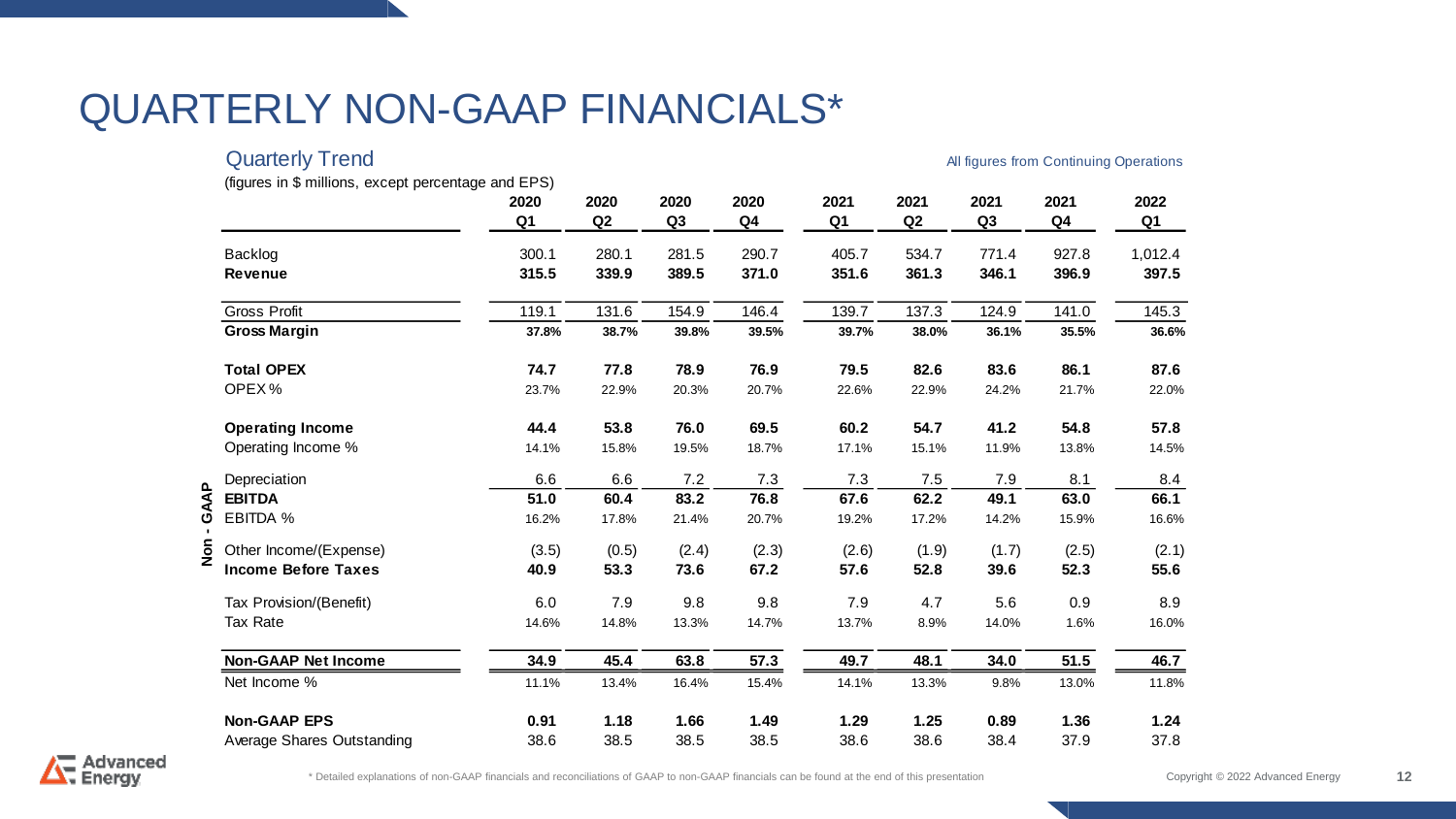### NON-GAAP MEASURES

Advanced Energy's non-GAAP measures exclude the impact of non-cash related charges such as stock-based compensation and amortization of intangible assets, as well as discontinued operations, and non-recurring items such as acquisition-related costs and restructuring expenses. The non-GAAP measures included in this presentation are not in accordance with, or an alternative for, similar measures calculated under generally accepted accounting principles and may be different from non-GAAP measures used by other companies. In addition, these non-GAAP measures are not based on any comprehensive set of accounting rules or principles. We believe that these non-GAAP measures provide useful information to management and investors to evaluate business performance without the impacts of certain non-cash charges, non-economic foreign currency remeasurements, and other cash charges which are not part of our usual operations. We use these non-GAAP measures to assess performance against business objectives, make business decisions, develop budgets, forecast future periods, assess trends, and evaluate financial impacts of various scenarios. In addition, management's incentive plans include these non-GAAP measures as criteria for achievements. Additionally, we believe that these non-GAAP measures, in combination with its financial results calculated in accordance with GAAP, provide investors with additional perspective. To gain a complete picture of all effects on our financial results from any and all events, management does (and investors should) rely upon the GAAP measures as well, as the items excluded from non-GAAP measures may contribute to not accurately reflecting the underlying performance of the company's continuing operations for the period in which they are incurred. Furthermore, the use of non-GAAP measures has limitations in that such measures do not reflect all of the amounts associated with our results of operations as determined in accordance with GAAP, and these measures should only be used to evaluate our results of operations in conjunction with the corresponding GAAP measures.

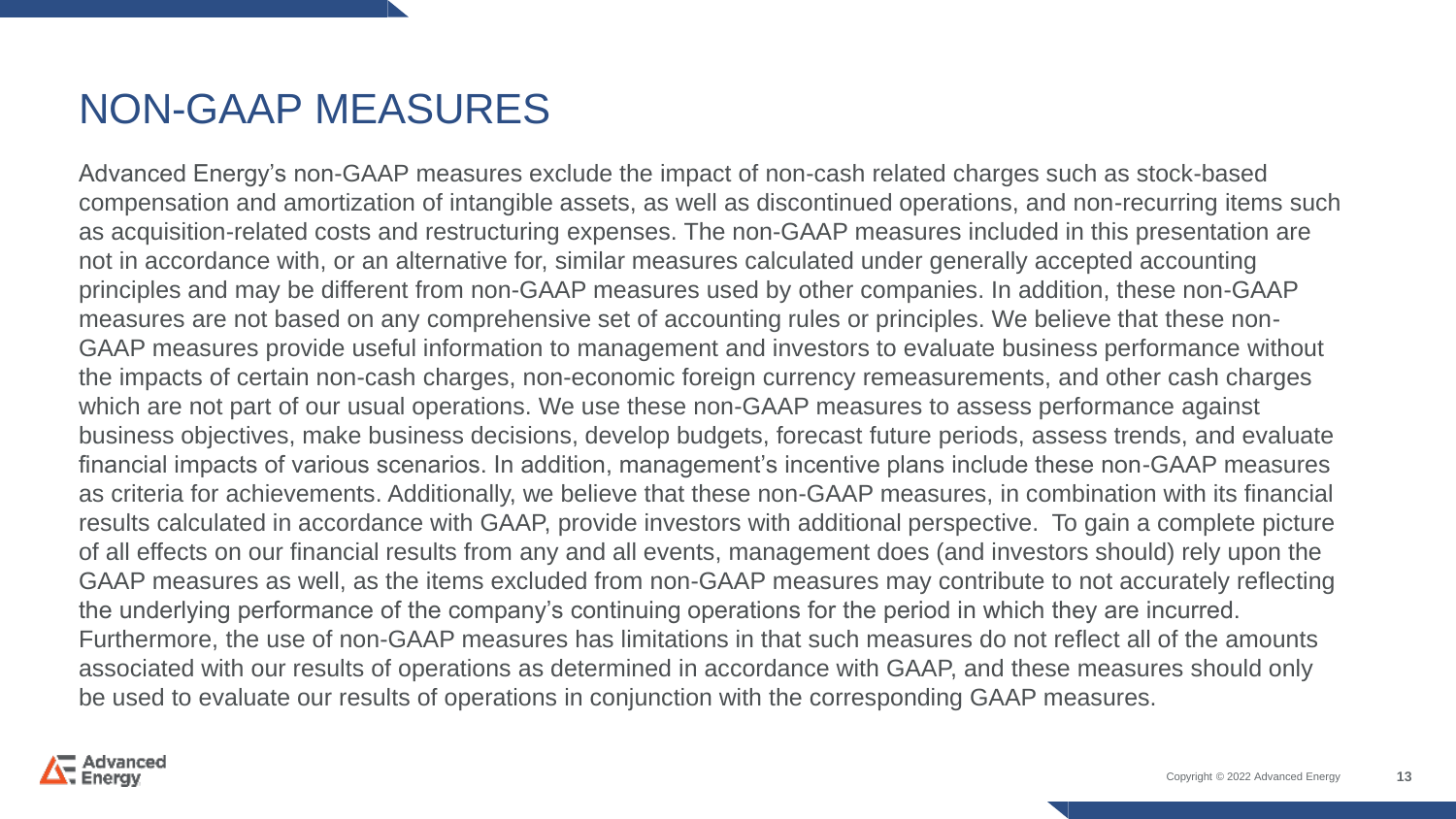### NON-GAAP RECONCILIATION

| Reconciliation of Non-GAAP measure - operating<br>expenses and operating income, excluding certain items<br>(in thousands) | <b>Three Months Ended</b> |           |    |          |              |         |  |  |
|----------------------------------------------------------------------------------------------------------------------------|---------------------------|-----------|----|----------|--------------|---------|--|--|
|                                                                                                                            |                           | March 31, |    |          | December 31, |         |  |  |
|                                                                                                                            |                           | 2022      |    | 2021     |              | 2021    |  |  |
| Gross profit from continuing operations, as reported<br>Adjustments to gross profit:                                       | \$                        | 144,316   | \$ | 137,503  | \$           | 139,747 |  |  |
| Stock-based compensation                                                                                                   |                           | 231       |    | 350      |              | (19)    |  |  |
| Facility expansion, relocation costs and other                                                                             |                           | 1,284     |    | 1,838    |              | 997     |  |  |
| Acquisition-related costs                                                                                                  |                           | (502)     |    | 8        |              | 234     |  |  |
| Non-GAAP gross profit                                                                                                      |                           | 145,329   |    | 139,699  |              | 140,959 |  |  |
| Non-GAAP gross margin                                                                                                      |                           | 36.6%     |    | 39.7%    |              | 35.5%   |  |  |
| Operating expenses from continuing operations, as reported<br>Adjustments:                                                 |                           | 99,659    |    | 93,321   |              | 97,537  |  |  |
| Amortization of intangible assets                                                                                          |                           | (5,509)   |    | (5, 384) |              | (5,556) |  |  |
| Stock-based compensation                                                                                                   |                           | (3,697)   |    | (5, 351) |              | (2,939) |  |  |
| Acquisition-related costs                                                                                                  |                           | (1,668)   |    | (2,028)  |              | (679)   |  |  |
| Facility expansion, relocation costs and other                                                                             |                           |           |    | (51)     |              | (17)    |  |  |
| Restructuring charges                                                                                                      |                           | (1,218)   |    | (1,038)  |              | (2,231) |  |  |
| Non-GAAP operating expenses                                                                                                |                           | 87,567    |    | 79,469   |              | 86,115  |  |  |
| Non-GAAP operating income                                                                                                  |                           | 57,762    | \$ | 60,230   | \$           | 54,844  |  |  |
| Non-GAAP operating margin                                                                                                  |                           | 14.5%     |    | 17.1%    |              | 13.8%   |  |  |

| Reconciliation of Non-GAAP measure - income<br>excluding certain items<br>(in thousands) | <b>Three Months Ended</b> |           |    |         |    |              |  |  |  |
|------------------------------------------------------------------------------------------|---------------------------|-----------|----|---------|----|--------------|--|--|--|
|                                                                                          |                           | March 31, |    |         |    | December 31, |  |  |  |
|                                                                                          |                           | 2022      |    | 2021    |    | 2021         |  |  |  |
| Income from continuing operations, less non-controlling                                  |                           |           |    |         |    |              |  |  |  |
| interest, net of income taxes                                                            | \$                        | 36,876    | \$ | 38.358  | \$ | 39,753       |  |  |  |
| Adjustments:                                                                             |                           |           |    |         |    |              |  |  |  |
| Amortization of intangible assets                                                        |                           | 5,509     |    | 5,384   |    | 5,556        |  |  |  |
| Acquisition-related costs                                                                |                           | 1,166     |    | 2,036   |    | 913          |  |  |  |
| Facility expansion, relocation costs, and other                                          |                           | 1,284     |    | 1,889   |    | 1,014        |  |  |  |
| Restructuring charges                                                                    |                           | 1,218     |    | 1,038   |    | 2,231        |  |  |  |
| Unrealized foreign currency (gain) loss                                                  |                           | (1,285)   |    | (2,202) |    | (134)        |  |  |  |
| Acquisition-related costs and other included in other                                    |                           |           |    |         |    |              |  |  |  |
| income (expense), net                                                                    |                           |           |    | 87      |    | (3,093)      |  |  |  |
| Tax effect of non-GAAP adjustments                                                       |                           | (1,069)   |    | (1,284) |    | 3,017        |  |  |  |
| Non-GAAP income, net of income taxes, excluding stock-                                   |                           |           |    |         |    |              |  |  |  |
| based compensation                                                                       |                           | 43,699    |    | 45,306  |    | 49,257       |  |  |  |
| Stock-based compensation, net of taxes                                                   |                           | 3,025     |    | 4,362   |    | 2,233        |  |  |  |
| Non-GAAP income, net of income taxes                                                     |                           | 46,724    |    | 49,668  |    | 51,490       |  |  |  |
|                                                                                          |                           |           |    |         |    |              |  |  |  |

| Reconciliation of non-GAAP measure - per share |                           |
|------------------------------------------------|---------------------------|
| earnings excluding certain items               | <b>Three Months Ended</b> |
| (in thousands)                                 |                           |

|                                                                                    | 2022 |      | 2021 |      |    | 2021 |
|------------------------------------------------------------------------------------|------|------|------|------|----|------|
| Diluted earnings per share from continuing operations, as<br>reported<br>Add back: |      | 0.98 |      | 0.99 | -S | 1.05 |

Per share impact of non-GAAP adjustments, net of tax

Non-GAAP per share earnings

|            |    | Three Months Ended |              |      |  |  |
|------------|----|--------------------|--------------|------|--|--|
| March 31,  |    |                    | December 31, |      |  |  |
| 2022       |    | 2021               |              | 2021 |  |  |
| \$<br>0.98 | \$ | 0.99               | S            | 1.05 |  |  |
| 0.26       |    | 0.30               |              | 0.31 |  |  |
| \$<br>1.24 |    | 1.29               |              | 1.36 |  |  |